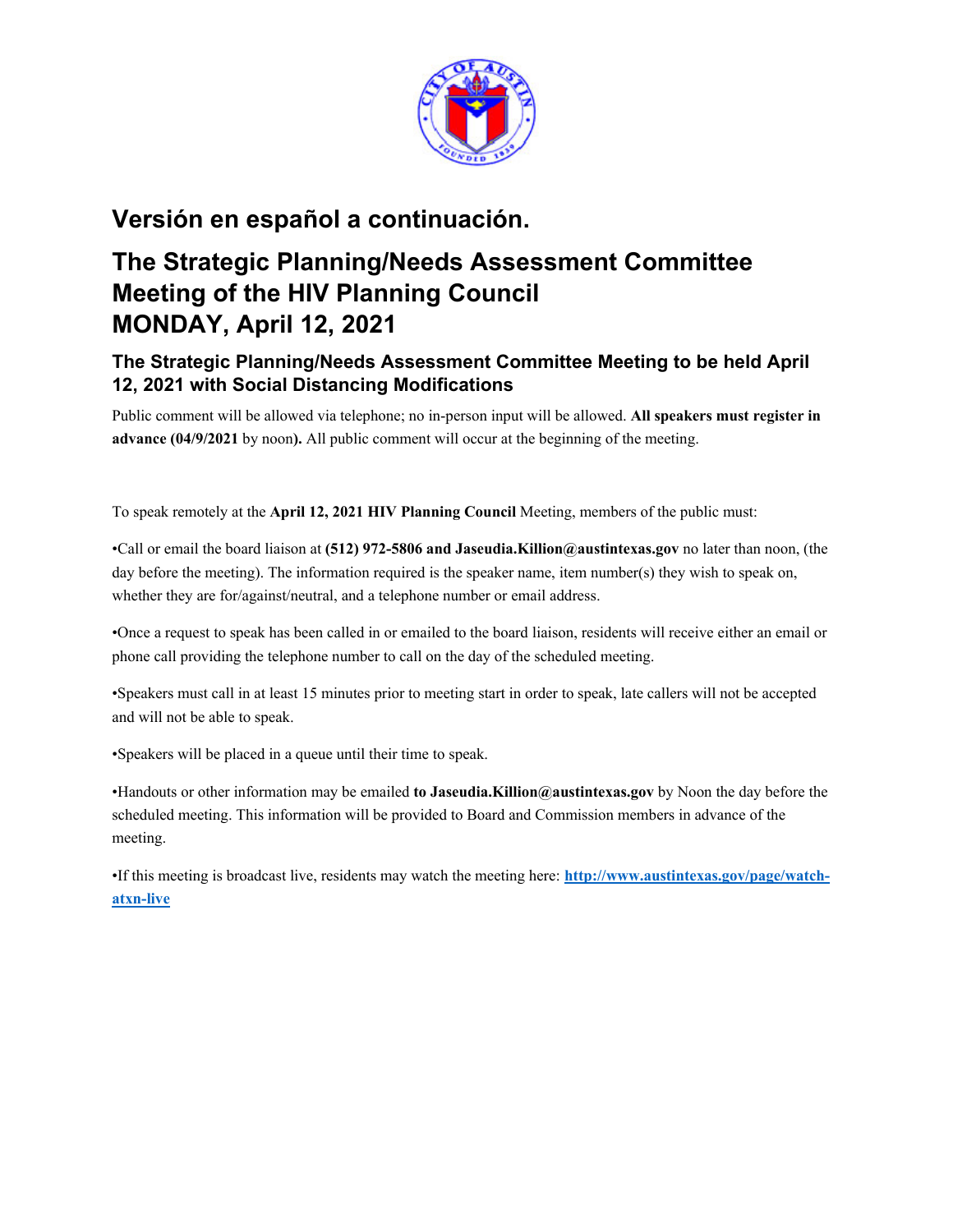

# Reunión del **Strategic Planning/Needs Assessment Committee Meeting of the HIV Planning Council MONDAY, APRIL 12, 2021**  FECHA de la reunion (**April 12, 2021**)

La junta se llevará con modificaciones de distanciamiento social

Se permitirán comentarios públicos por teléfono; no se permitirá ninguna entrada en persona. Todos los oradores deben registrarse con anticipación (**04/09/2021** antes del mediodía). Todos los comentarios públicos se producirán al comienzo de la reunión.

Para hablar de forma remota en la reunión, los miembros del público deben:

• Llame o envíe un correo electrónico al enlace de la junta en (**512) 972-5806 and Jaseudia.Killion@austintexas.gov** a más tardar al mediodía (el día antes de la reunión). La información requerida es el nombre del orador, los números de artículo sobre los que desean hablar, si están a favor / en contra / neutrales, y un número de teléfono o dirección de correo electrónico.

• Una vez que se haya llamado o enviado por correo electrónico una solicitud para hablar al enlace de la junta, los residentes recibirán un correo electrónico o una llamada telefónica con el número de teléfono para llamar el día de la reunión programada.

• Los oradores deben llamar al menos 15 minutos antes del inicio de la reunión para poder hablar, no se aceptarán personas que llamen tarde y no podrán hablar.

• Los oradores se colocarán en una fila hasta que llegue el momento de hablar.

• Los folletos u otra información pueden enviarse por correo electrónico a **Jaseudia.Killion@austintexas.** antes del mediodía del día anterior a la reunión programada. Esta información se proporcionará a los miembros de la Junta y la Comisión antes de la reunión.

• Si esta reunión se transmite en vivo, los residentes pueden ver la reunión aquí: http://www.austintexas.gov/page/watch-atxn-live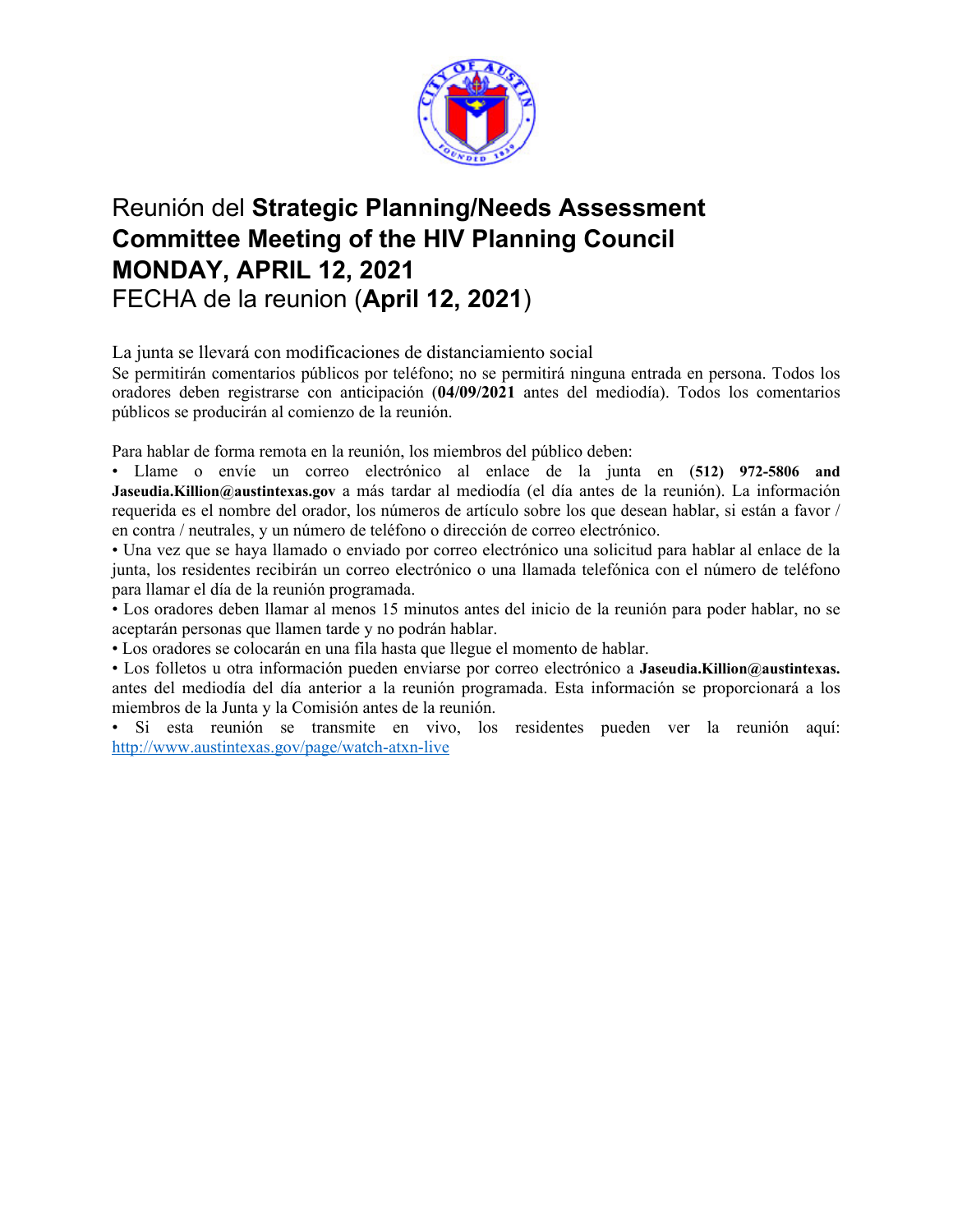

### **HIV PLANNING COUNCIL STRATEGIC PLANNING/NEEDS ASSESSMENT COMMITTEE MONDAY, April 12, 2021 at 6:00 P.M. CITY HALL/REMOTE**

## **STRATEGIC PLANNING/NEEDS ASSESSMENT COMMITTEE MEMBERS:**

*Committee Chair-Glenn Crawford, Lee Miranda, and Tara Scarbrough* 

### **MINUTES**

### **CALL TO ORDER**

Meeting called to order by Chair Glenn Crawford at 6:01 pm.

**Committee in attendance:** Committee Chair-Glenn Crawford, Lee Miranda, and Tara Scarbrough

**Staff in attendance:** Jaseudia Killion, Dylan Keesee, Mallory Scott, and Katia Avalos

**AA in attendance:** Justin Ferrill, Brenda Bounous

**Guest in attendance:** Andrea Sosa, Caitlin Simmons, Caren Echols, Susan Champion

### **CITIZEN COMMUNICATION**

Speakers who have registered one day prior to the meeting will have a three-minute allotment to address concerns regarding items on the agenda.

## **1. CERTIFICATION OF QUORUM**

### **2. INTRODUCTION/ANNOUNCEMENTS**

None at this time.

## **3. APPROVAL OF MINUTES**

Mintues approved as written with one edit: Change interview to introduce.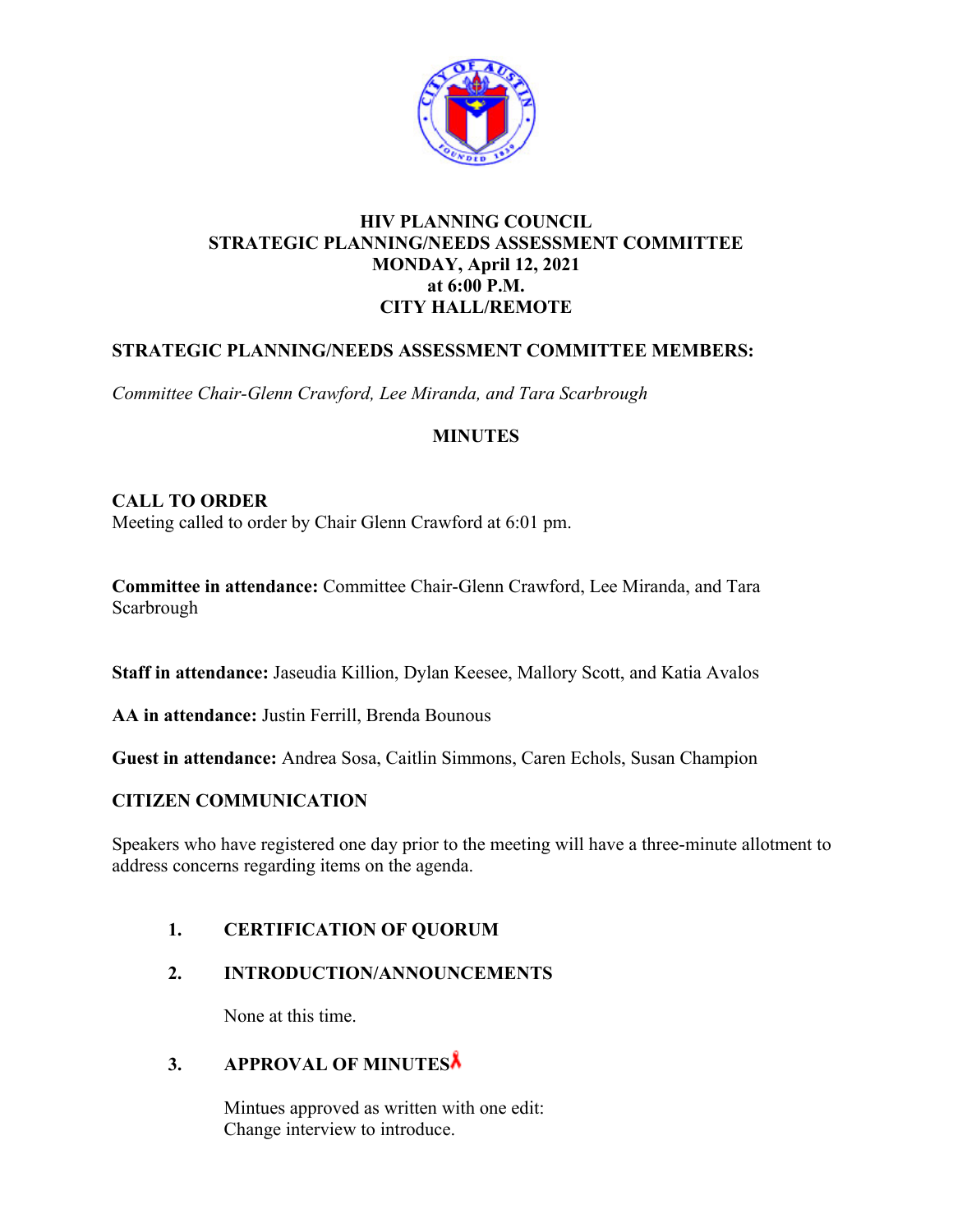

Minutes approved as written with one edit.

## **4. NEEDS ASSESSMENT**

- i. Administer Needs Assessment Survey
	- 1. Review Plan for Administering Survey
		- a. Discuss field administration of survey
		- b. Discuss incentives for survey Gift card purchased

Jaseudia: Dylan is coming up with a social calendar to administer in the field, Megan is coming up with COVID safety protocol, Katia is coming up with plans for field administration.

It will start the last week of April through June. It's usually 3 to 4 months.

Incentives: We had gift cards, but they are now expired and have depreciated. They have always been \$25 in the past. \$10 is not enough of an incentive. Do we have it in the budget to make them \$25? Jaseudia: I will get with Hailey and the AA and get back with y'all about this.

2. Vote to approve COVID related question addition $\lambda$ 

Glenn: I move to add new questions related to COVID to the Needs Assessments Survey. Lee: I second your motion.

Glenn: I Lee: I Tara: I

ii. Provider Capacity and Capability Survey

We want this to go out before June.

We give providors 3 weeks, it is all the providors for the whole area. Jaseudia will ask Daniel and Bart for their input on gender care, and will ask the areas as it is related to their service categories.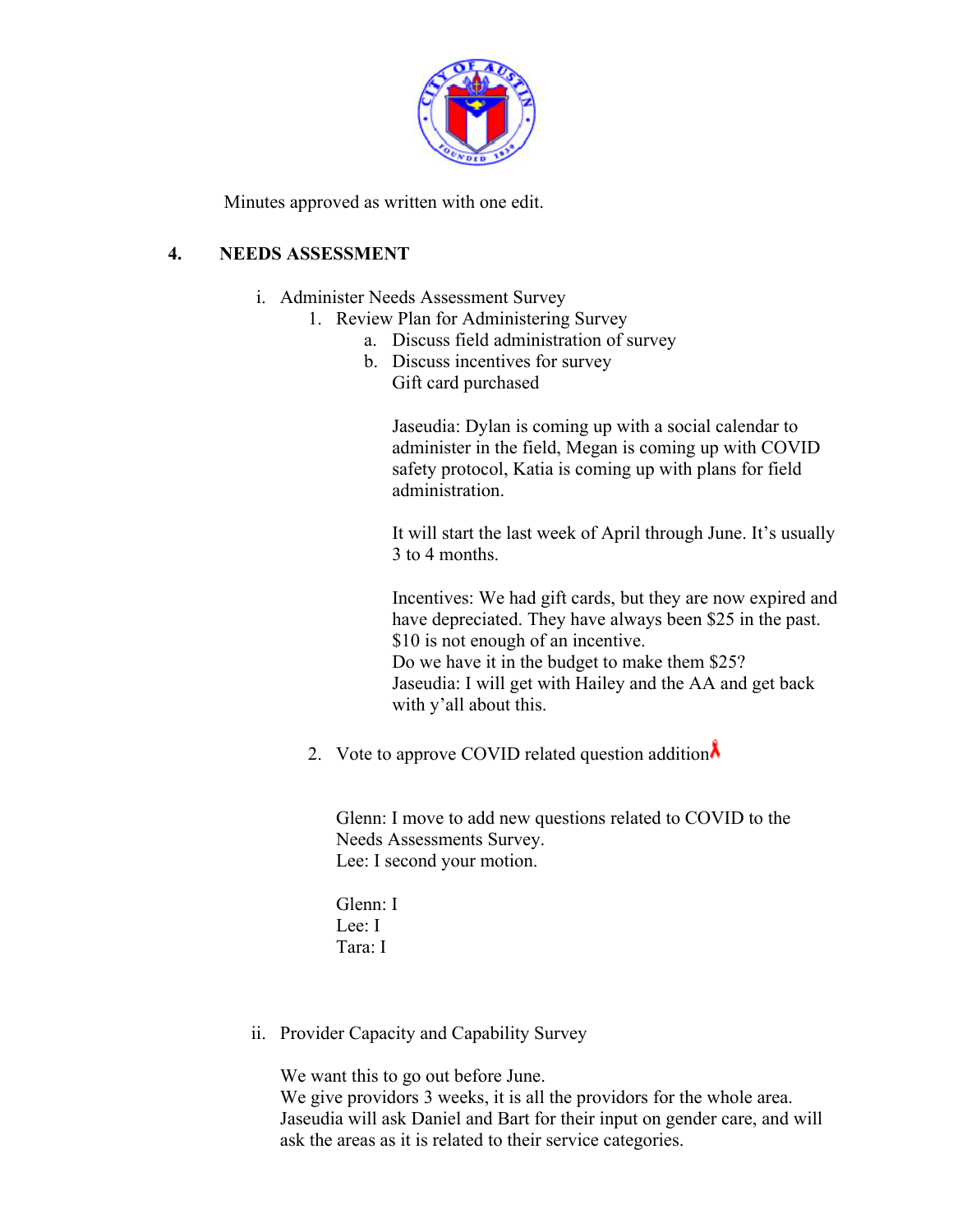

Jaseudia will change the wording on #17. It will be be brought back to you guys take it to Business.

Committee members agree for Jaesudia to make the changes and take it to Business and vote on it at Business.

1. Review and vote to approve  $\lambda$ 

Glenn: I move to accept changes to survey and bring it to Business for full vote.

Tara: Second motion.

Glenn: I Tara: I Lee: I

## **5. 2021 DIRECTIVES AND SERVICE STANDARDS UPDATE**

- i. Discussion around potential Directives
- ii. Peer Navigator Directive Service Standard Tool
	- 1. Discuss Service Standards Relevant to Peer Navigation Directive

Megan is the intern to assist Planning Council with the Second Directive. She is drafting something that will have something to do with language competence and you will vote on it for Linguistic services.

Two directives: Peer Navigation and Cultural or Linguistic Competency

### **6. REVIEW ANNUAL CALENDAR**

- i. Review of the work plan calendar for this committee
- ii. Recommendations for training calendar

Directives will up to June – based on new PSRA cycle.

### **7. HIV PLANNING COUNCIL STAFF REPORT**